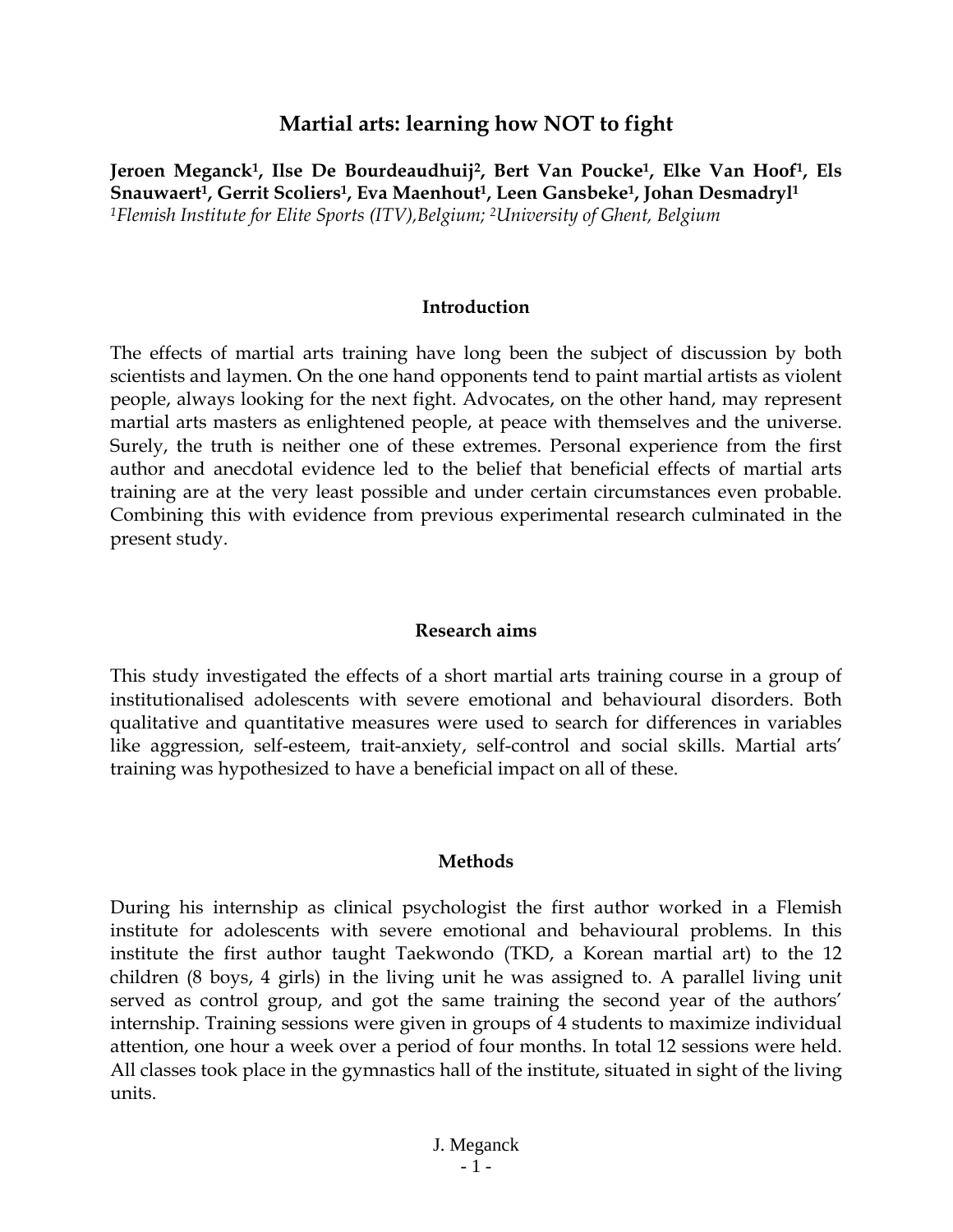At the time of this study the first author and martial arts teacher for this project, had practised TKD for 14 years and had been teaching children and youth for 7 years. Before the start of the program a session was held in which basic behavioural rules to promote a safe environment to practice were presented by the teacher. The first part consisted of guidelines for the participants (when somebody is speaking the others listen; during training physical contact is only allowed after explicit instruction by the teacher; techniques can only be used as a last resort for self-defence and inside the institute and the school other options must be used; …). The second part consisted of the commitment of the teacher (do his best to help the students learn as much as possible; provide a safe environment for practice; …). A strong emphasis was placed on traditional aspects (e.g. bowing the each other before and after every exercise; selfcontrol; respect; learning basic Korean words; …) and on the behaviour of the teacher as a model for the expected social interaction.

For the quantitative analyses data were collected pre- and post-intervention using three questionnaires: the Buss-Durkee Hostility Inventory (BDHI; Buss & Durkee, 1957; translated by Lange & Hoogendoorn, 1996) was used to measure aggression, the Self-Description Questionnaire II (Marsh, 1990; translated by Vander Steene, n.d.) for selfesteem, and the State-Trait Anxiety Inventory for Children (Spielberger, Edwards, Lushene, Montuori, & Platzek, 1973; translated by Bakker, van Wieringen, van der Ploeg, & Spielberger, 1989) for trait anxiety.

For the qualitative analyses date were collected using four different methods: a training evaluation questionnaire (TEQ), developed by the first author, eliciting information about the personal experiences of the participants was given at the end of the program; an observation log kept by the first author / teacher; open interviews with the participants during and after the program; open interviews with the educators during and after the program. The interviews were repeated regularly until 6 months after completion of the program

### **Results and discussion**

No quantitative effects were found on anxiety, aggression or self-esteem as measured by the psychological questionnaires. This, however, may be an artefact of the limitations of the study, rather than an indication that martial arts have no positive effects. First, the questionnaires were too difficult for some participants. Second, analysis of the scores on the social desirability subscale of the BDHI indicated the only significant difference: a drop for the experimental group and a rise for the control group over the time of the study. This may indicate that the pre-intervention scores of the experimental group are too high, thereby lowering the possibility of finding results. Third, the questionnaires all measured stable traits. While it seems unlikely that an intervention limited to 12 hours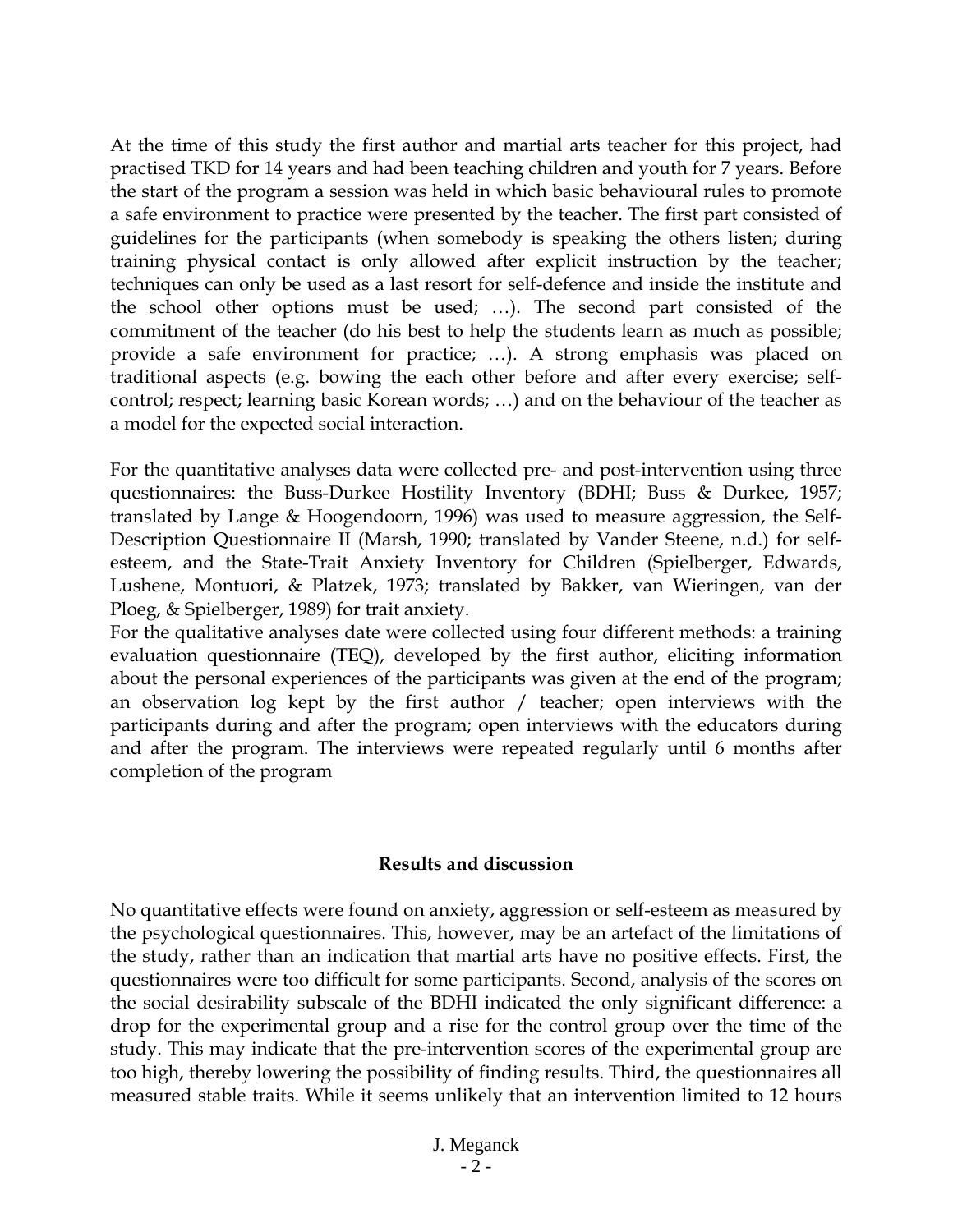would have a strong impact on personality traits, it may have an impact on that person's coping.

Qualitative results based on the answers on the 11 returned TEQ's, were indeed decidedly positive and seem to support this assumption. Six participants definitely wanted to start training in a regular martial arts school after the end of the course in the institute, three would consider it. This is quite a high percentage, considering these adolescents are reluctant to seek out unfamiliar social situations. Three reasons were mentioned: four pupils said the training had been fun or interesting; two stated that "I can keep practicing" and "I want to learn a lot more"; and one said he enjoyed the possibility to express his energy. When asked for their personal opinion on reasons for studying martial arts, eight students mentioned self-defence as a main reason. One boy even specified "to defend yourself without hurting someone-else". Other arguments were: "for your character", "for better concentration", "it is fun", and "to use your energy". A final question asked for their personal learning experiences. Three stated "not much", but one went on and stated "not much just to control myself so a lot actually". This aspect of increased self-control was also mentioned by three other students: again "to control myself", but also "to have patience", and "to behave better". Other answers were "self-defence", "poomsae" (= kata), and "a lot of interesting things".

Information gathered during the interviews with the adolescents provided additional support for their perception of increased self-control and patience. After an incident in school, for example, one boy was eager to tell "[this other kid] wanted to fight and kept pushing me, but because of the training I kept my fists down". One girl also mentioned she was a lot more patient with one of the teachers with whom she had always had a difficult contact.

Interviews with the educators confirmed the observation log of the first author in that at 1 year follow-up no martial arts techniques had ever been used in fights between the adolescents, not in the living unit and not in school. There were no indications that the adolescents had become more violent or aggressive during or after the training course. After the course the educators actually allowed two adolescents to start training in a regular martial arts school.

Many tentative explanations have been given to explain the benign effects of martial arts training, both for normal and for clinical populations: the possibility of catharsis (Rothpearl, 1980), the traditional philosophy (Trulson, 1986; Twemlow & Sacco, 1998); socialisation (Jackson, 1978; Vilhjalmsson & Thorlindsson, 1996); and more. While they may play some part, there is little indication that they were the active components in this study: possibilities for catharsis were limited to secure a safe practice environment; the traditional philosophy was never discussed; the group was limited to the living unit of the participants and offered therefore no new environment to ease a different socialisation-process.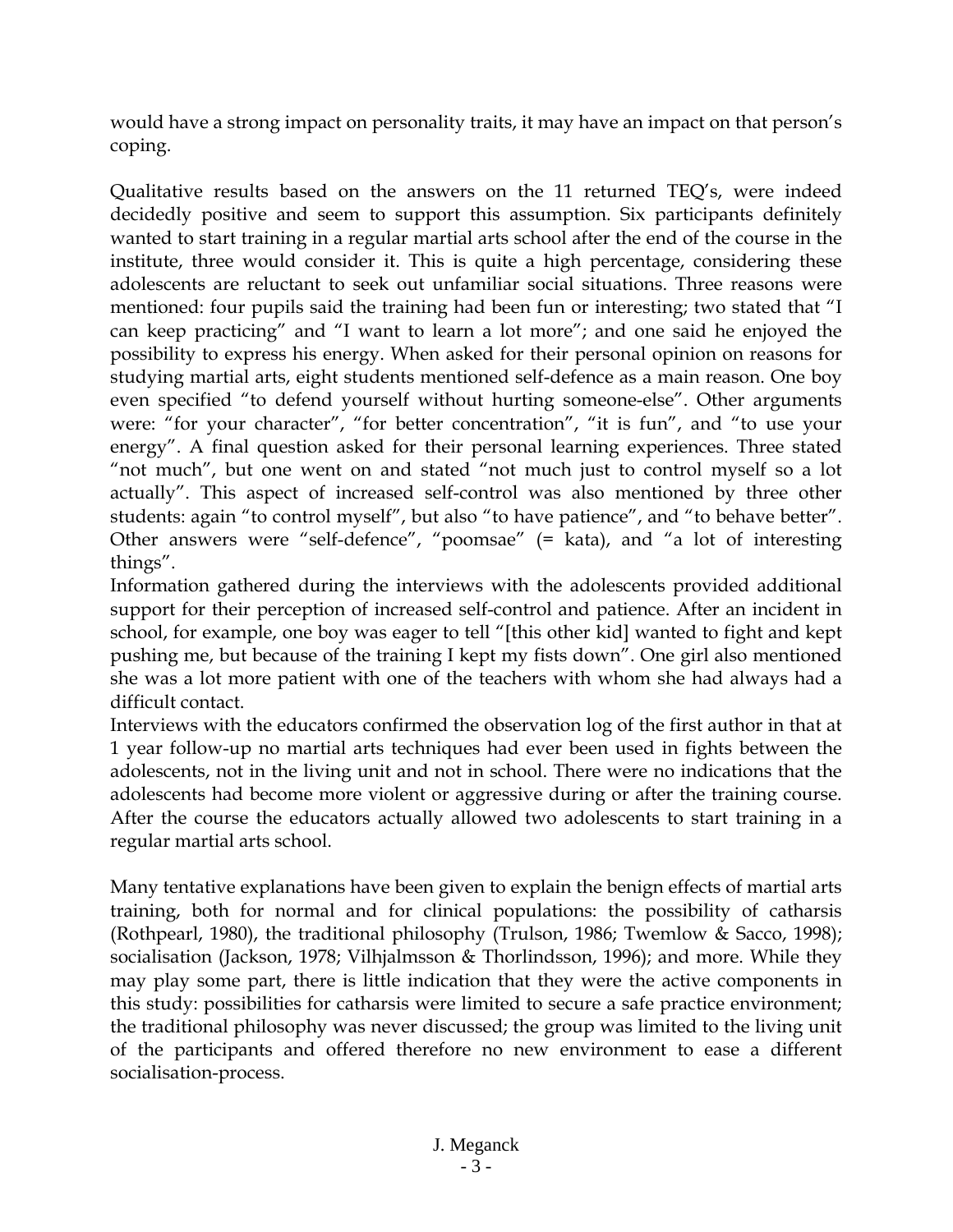The social learning theory, on the other hand, offers a much sturdier if controversial explanation.

Controversial indeed, as the social learning theory has often been used by opponents to advocate against martial arts. However, one should consider carefully what is actually being taught in most martial art classes. Fighting techniques are part of it, but much more important is the self-control needed to execute them perfectly and safely, the respect for each other and the equipment, …. Aggression as demonstrated in the babydoll experiment would never be tolerated. As the martial arts instructor the first author placed a strong emphasize on this role as a positive model of social interaction, on providing a safe environment by reacting consistently to signs of aggressive behaviour, and on demanding respectful behaviour of the students towards each other. In martial arts training it is not aggression that is modelled; fighting techniques are only the instrument used to model self-control and respect. In a very real sense it is a philosophy not discussed but lived.

# **Conclusions**

While it is clear that the social learning theory is a viable and valuable explanation, it also provides a clear warning: much is dependent upon the personal aspirations and methods of the instructor. This is as true for martial arts, as it is for other sports (and indeed even for applied psychologists). Further research will have to explore the potential of martial arts training as a way of learning not to fight, in comparison with other activities and while taking into account the teaching style and philosophy of the instructor. But the potential is definitely there.

## **References**

- Bakker, F.C., van Wieringen, P.C.W., van der Ploeg, H.M., & Spielberger, C.D. (1989). *Handleiding bij de zelf-beoordelings-vragenlijst voor kinderen*. Lisse, Nederland: Swets & Zeitlinger.
- Buss, A.H., & Durkee, A. (1957). An inventory for assessing different kinds of hostility. *Journal of consulting psychology, 21*, 343-349.
- Jackson, G.B. (1978). The conveyance of social beliefs and values through aesthetic sport: the case of kendo. In M. Salter (Ed.), *Play: Anthropological perspectives* (pp. 82- 94). New York: Leisure Press.
- Lange, A., & Hoogendoorn, M. (1996). De Buss-Durkee Hostility Inventory (BDHI-D). *Gedragstherapie, 29(1)*, 55-60.
- Marsh, H.W. (1990). *Self Description Questionnaire II (test manual)*.